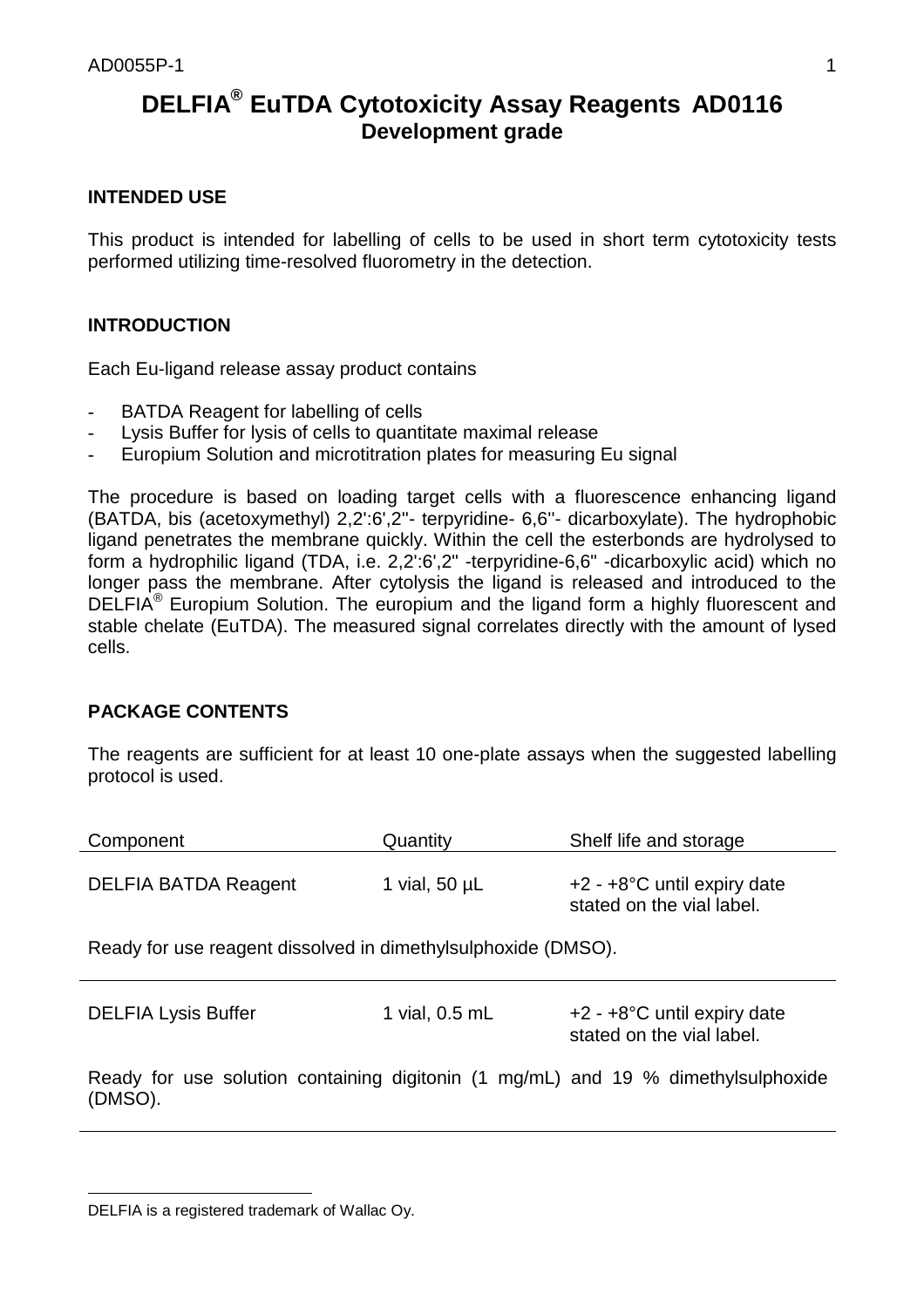DELFIA Europium Solution 1 bottle, 200 mL +2 - +8°C until expiry date stated on the bottle label.

Ready for use europium solution based on acetate buffer (pH 4).

| <b>DELFIA Microtitration Plates</b> | 10 plates | +2 - +8°C |
|-------------------------------------|-----------|-----------|
|                                     |           |           |

# **MATERIALS REQUIRED BUT NOT SUPPLIED WITH THE PRODUCT**

- 1. Tissue culture plates (round-bottom)
- 2. Suitable wash solution for the cell line, balanced salt solution like PBS or the cell culture medium
- 3. Cell culture medium, e.g. RPMI 1640 (Gibco)
- 4. Time-resolved fluorometer: 1420 VICTOR™, 1420 VICTOR<sup>2</sup> or 1234 DELFIA Research Fluorometer
- 5. Pipette for dispensing the Europium Solution Eppendorf Multipette (prod. no. 1296-014) with 5 mL Combitips (prod. no. 1296-016), or alternatively the DELFIA Plate Dispense (prod. no. 1296-041)
- 6. Automatic shaker DELFIA Plateshake (prod. no. 1296-001/002 or 1296-003/004)

### **WARNINGS AND PRECAUTIONS**

The Eu-ligand release assay reagents are intended for *in vitro* research use only.

The protocols given in this insert are only guidelines and they may need optimization depending on the cell line used.

**NOTE: The DELFIA BATDA Reagent is dissolved in dimethylsulphoxide (DMSO) and the Lysis Buffer contains digitonin and dimethylsulphoxide (DMSO).**

**DMSO is absorbed through skin, is irritating to eyes and skin, causes nausea, vomiting and tiredness. Use gloves approved for chemicals. If a risk of splashing occurs, wear safety goggles. In case of contact with eyes rinse immediately with plenty of water and seek medical advice. After contact with skin wash immediately with plenty of water. Handling in fume cupboard is recommended.**

**Digitonin is toxic by inhalation, in contact with skin and if swallowed. In contact with eyes or skin rinse immediately with plenty of water and seek medical advice in case of splashes in eyes.**

**Discard as hazardous waste, in accordance with local regulations.**

l

VICTOR is a trademark of Wallac Oy.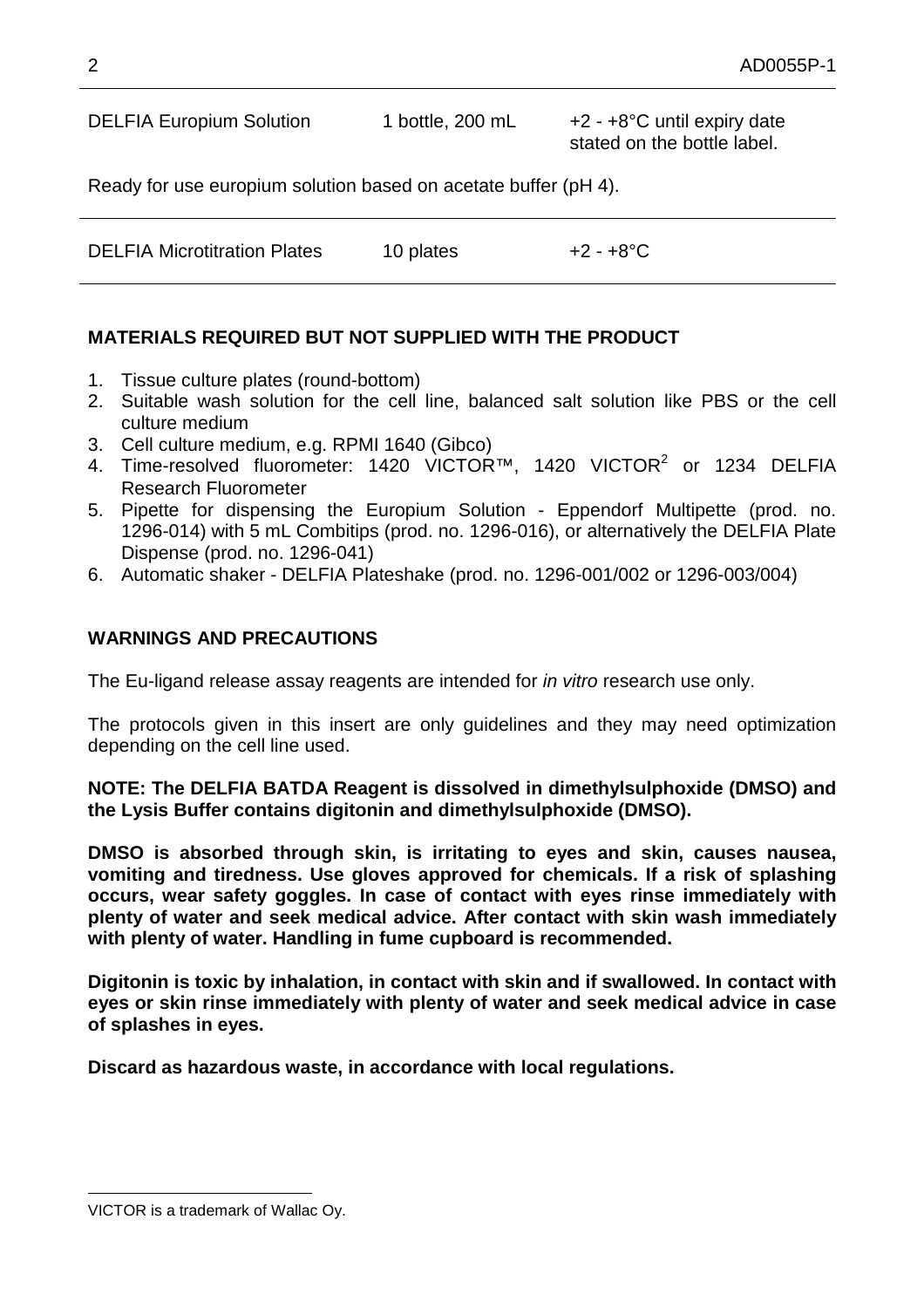#### $AD0055P-1$  3

#### **PROCEDURAL NOTES**

**Take care that water is not introduced to the fluorescence enhancing ligand (DELFIA BATDA Reagent) vial when pipetting the reagent to avoid hydrolysis of the ligand.** Make sure that the reagent is thawed and mixed before use.

Europium solution contains very high europium levels. Thus, the handling should be well separated from BATDA reagent handling. Due to the very low detection limit of europium (10E-18 mol), a dedicated pipette for Europium Solution is required to prevent contamination problems. The contamination of BATDA Reagent will result in high fluorescent background. This should be kept in mind also with other DELFIA assays performed in the laboratory.

Depending on the cell line the following parameters may have to be adjusted before labelling:

#### Labelling temperature:

+4 - +37 °C, use the temperature your cell line stands best. High temperature correlates to faster loading and may be more gentle to sensitive cell lines.

#### Labelling time:

5 - 30 minutes, usually a very sensitive cell line should not be labelled longer than 5 - 10 minutes. Label until you get a maximal signal higher than 15000 - 20000, avoid loading for too long.

#### Labelling concentration:

Sometimes it may be necessary to increase the amount of BATDA to achieve sufficiently high fluorescence. However, it is recommended to use as low concentrations as possible to avoid unnecessary washing. Accumulation of large amounts of the hydrolysis product formaldehyde in target cells may be toxic to cells.

#### Wash steps:

When washing the wells, suspend the cells very carefully and try to wash fast. If necessary, add 1 - 10 mmol/L Probenecid (Sigma P8761) or Sulfinpyrazone (Sigma S9509) into the wash solution to lower the spontaneous release.

The amount of cells per well in an assay is normally around 5000 - 10000. The assay incubation time should not exceed 4 hours in order to get acceptable level of spontaneous release. For longer assay times the Eu-DTPA method can be used (see Wallac Application Note number 1234-964).

### **PREPARATION OF REAGENTS**

1. Heat up the Lysis Buffer on water bath (+37°C) prior to use. Digitonin in the Lysis Buffer may precipitate during storage. In case of a white precipitate it is preferable to warm the Lysis Buffer to  $50 - 60^{\circ}$ C to completely dissolve digitonin. Should precipitation occur, make sure that it is dissolved before use.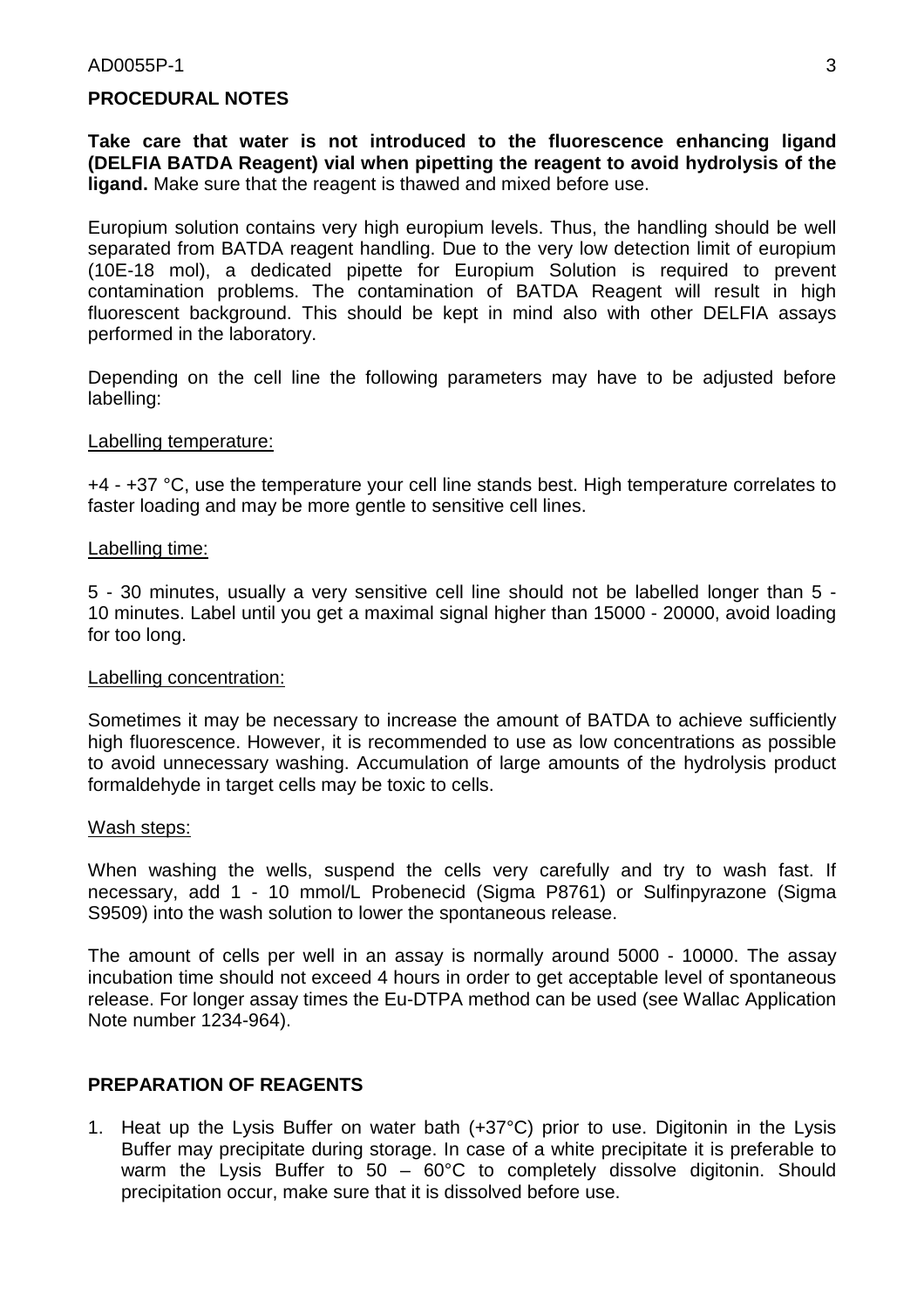- 2. Let the reagents reach room temperature (+20 +25°C) before use.
- 3. Check that the DELFIA BATDA Reagent is thoroughly thawed and mixed before use.

# **LABELLING PROTOCOL**

- 1. Wash the cells once with a balanced salt solution (eg. PBS) or medium.
- 2. Adjust the number of cells to about 1 x 10 $^6$  cells/mL with the culture medium. Add 2 - 4 mL of cells to 5 µL of the fluorescence enhancing ligand. Incubate for 20 - 30 minutes at +37°C.
- 3. Spin down the cells and resuspend in wash buffer.
- 4. Wash the cells 3 5 times. Resuspend the pellet carefully. Avoid contamination from one wash step to the following.
- 5. After the final wash resuspend the pellet in culture medium and adjust to about  $5 \times 10^4$  cells/mL.

# **CYTOTOXICITY ASSAY PROTOCOL**

- 1. Pipette 100 µL of loaded target cells (5000 cells) to a round-bottom sterile plate.
- 2. Add 100 µL of effector cells of varying cell concentrations. Effector to target ratio ranges from 6:1 to 100:1 are commonly used for natural killer cells. Remember to set up wells for background, spontaneous release and the maximum release measurements (see below for the definition).
- 3. Incubate for 2 hours in a humidified  $5\%$  CO<sub>2</sub> atmosphere at  $+37^{\circ}$ C.
- 4. Centrifuge for 5 minutes at 500x g.
- 5. Transfer 20 µL of the supernatant to a flat-bottom plate (included in the kit).
- 6. Add 200 µL of Europium Solution.
- 7. Incubate for 15 minutes at room temperature using the DELFIA Plateshake.
- 8. Measure the fluorescence in the time-resolved fluorometer.

### **Definition of samples**

**Background:** Take an aliquot of the loaded target cells and centrifuge it immediately after dilution. Do not incubate the cells. Pipette 100 µL of the supernatant into the wells and add 100 µL of the cell culture medium. Transfer a 20 µL aliquot to the flat-bottom plate and add 200 µL of the DELFIA Europium Solution, shake for 15 minutes and measure the fluorescence.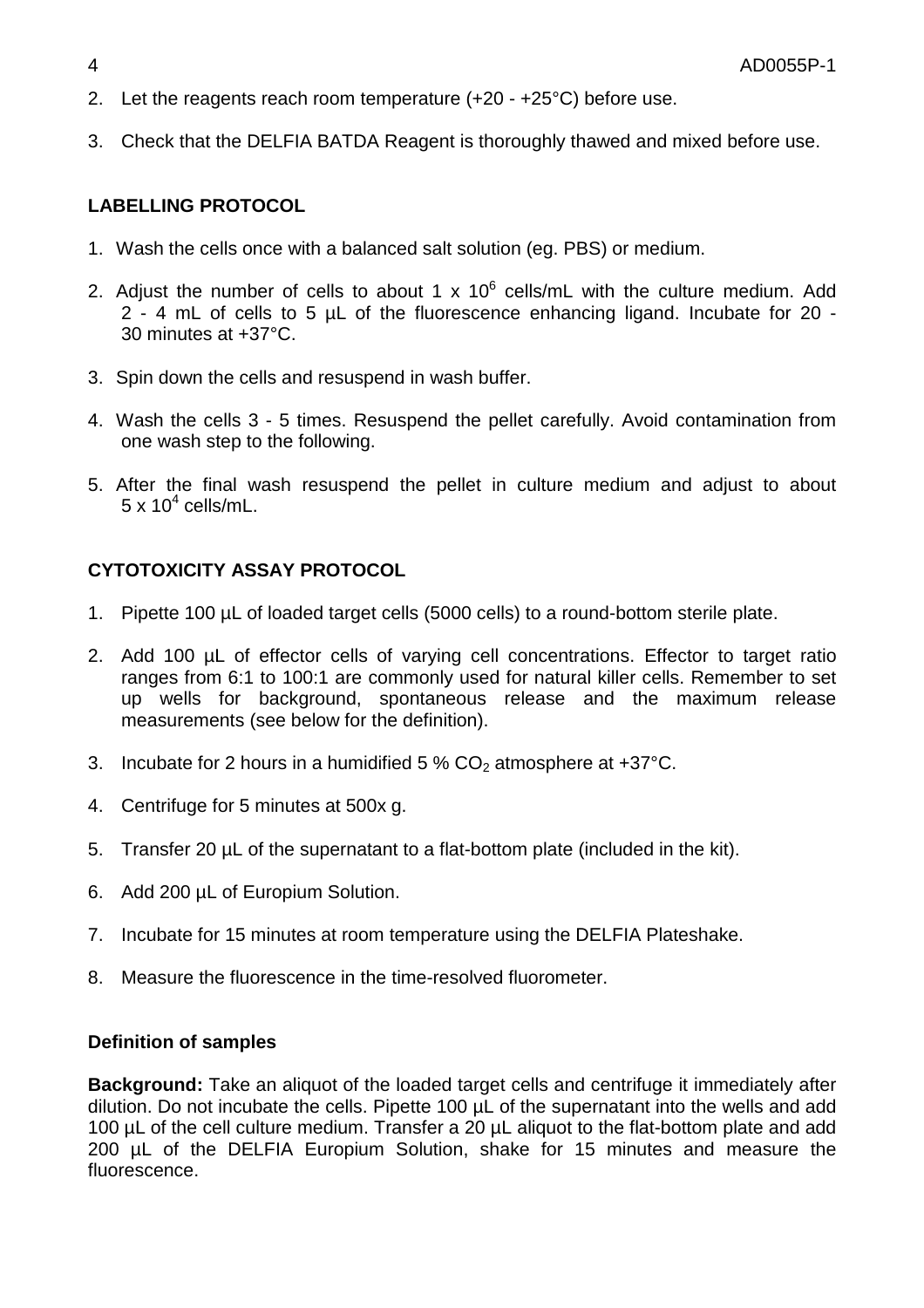#### $AD0055P-1$  5

**Spontaneous release:** Incubate the target cells (100 uL) with 100 uL of cell culture medium instead of effector cells during the assay. Centrifuge and transfer 20 µL of the supernatant to the flat-bottom plate and add 200 µL of the DELFIA Europium Solution, shake for 15 minutes and measure the fluorescence.

**Maximum release:** Incubate the target cells (100 µL) with 100 µL of cell culture medium supplemented with 10 µL of Lysis Buffer. Centrifuge and transfer 20 µL of the supernatant to the flat-bottom plate and add 200 µL of the DELFIA Europium Solution, shake for 15 minutes and measure the fluorescence.

### **Formulas for calculating**

% Specific release =  $\frac{Experimental$  release (counts) - Spontaneous release (counts) x 100<br>Maximum release (counts) - Spontaneous release (counts)

% Spontaneous release = Spontaneous release (counts) - background (counts) x 100

### **WARRANTY**

Purchase of the product gives the purchaser the right to use this material in his own research and development work. The product is not to be injected into humans or used for medical diagnostics. Wallac Oy reserves the right to discontinue or refuse orders to any customer who plans to use these products for any other purposes. Products to be used for other purposes than research and development are only available under licence from Wallac Oy. Purchase of the product shall not be construed as or result in any grant of rights or licence. By purchasing the product the buyer shall be bound by these conditions.

Wallac Oy does not warrant or guarantee that the product is merchantable or satisfactory for any particular purpose, nor free from any claim of foreign or domestic patent infringement by a third party, and there are no warranties, express of implied, to such effect. Wallac Oy will not be liable for any direct, incidental, consequential or contingent damages involving their use including damages to the property or personal injuries. All information supplied with the product and technical assistance given is believed to be accurate, but it remains the responsibility of the investigator to confirm all technical aspects of the application. We appreciate receiving any additions, corrections, or updates to information supplied to the customer.